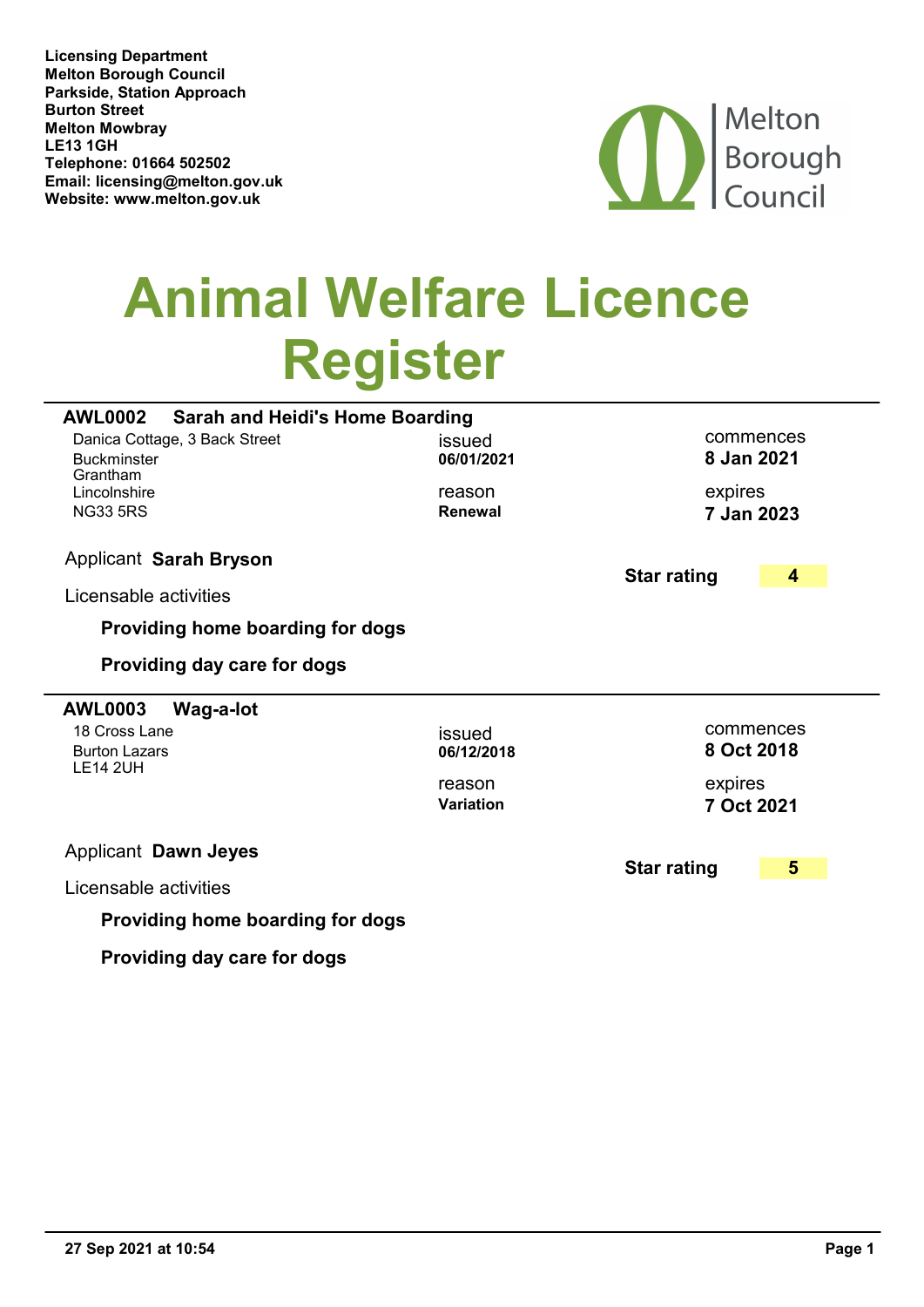| commences<br>26 Jan 2021 |
|--------------------------|
|                          |
| 25 Jan 2023              |
|                          |
|                          |
| 4                        |
|                          |
|                          |
| commences                |
| 1 Jan 2019               |
| 31 Dec 2021              |
|                          |
|                          |
| 5                        |
|                          |
|                          |
|                          |
|                          |
| commences                |
| 1 Jan 2019               |
|                          |
| 31 Dec 2021              |
|                          |
| 5                        |
|                          |
|                          |
|                          |
|                          |
| commences                |
| 14 Nov 2019              |
|                          |
| 31 Dec 2021              |
| 5                        |
|                          |

## Hiring out Horses

 $\overline{\phantom{0}}$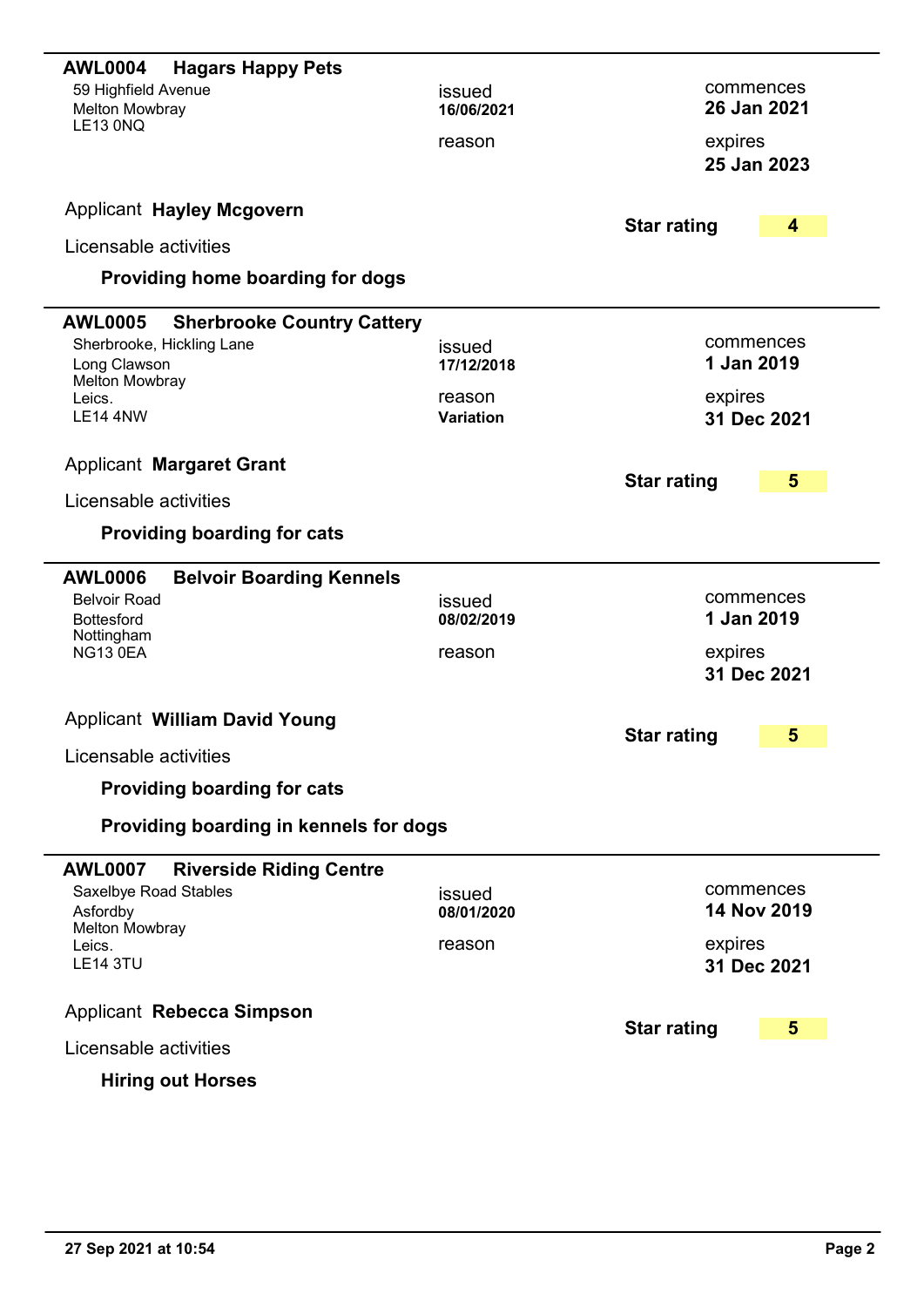| <b>AWL0008</b><br><b>White Lodge Boarding Kennels &amp; Cattery</b> |                |                                               |
|---------------------------------------------------------------------|----------------|-----------------------------------------------|
| <b>Station Lane</b>                                                 | issued         | commences                                     |
| <b>Kirby Bellars</b><br><b>Melton Mowbray</b>                       | 12/04/2019     | 10 Apr 2019                                   |
| Leics.                                                              | reason         | expires                                       |
| <b>LE14 2ED</b>                                                     |                | 31 Dec 2021                                   |
| <b>Applicant Gillian Mary Dymond</b>                                |                |                                               |
|                                                                     |                | <b>Star rating</b><br>$5\phantom{1}$          |
| Licensable activities                                               |                |                                               |
| <b>Providing boarding for cats</b>                                  |                |                                               |
| Providing boarding in kennels for dogs                              |                |                                               |
| <b>AWL0009</b><br><b>Glebe House</b>                                |                |                                               |
| <b>Scalford Road</b>                                                | issued         | commences                                     |
| <b>Melton Mowbray</b><br>Leics.                                     | 22/01/2019     | 1 Jan 2019                                    |
| <b>LE13 1LB</b>                                                     | reason         | expires                                       |
|                                                                     | Variation      | 31 Dec 2021                                   |
| <b>Applicant David Firmager</b>                                     |                |                                               |
|                                                                     |                | <b>Star rating</b><br>5                       |
| Licensable activities                                               |                |                                               |
| Dog Breeding                                                        |                |                                               |
| <b>AWL0010</b><br><b>Mount Pleasant</b>                             |                |                                               |
| <b>Mount Pleasant</b>                                               | issued         | commences                                     |
| Mount Lane                                                          | 19/05/2021     | 1 Apr 2021                                    |
| Hose, Melton Mowbray<br>Leics                                       | reason         | expires                                       |
| <b>LE14 4JX</b>                                                     | <b>Renewal</b> | 31 Mar 2024                                   |
|                                                                     |                |                                               |
| <b>Applicant Jill Rosemary Stevenson</b>                            |                | <b>Star rating</b><br>5                       |
| Licensable activities                                               |                |                                               |
| Dog Breeding                                                        |                |                                               |
| <b>AWL0011</b><br><b>New Leaf Triangle CIC</b>                      |                |                                               |
| Goadby Road                                                         | issued         | commences                                     |
| Chadwell                                                            | 21/01/2020     | 21 Nov 2019                                   |
| <b>Melton Mowbray</b><br>Leics.                                     | reason         | expires                                       |
| <b>LE14 4LP</b>                                                     |                | 31 Dec 2021                                   |
|                                                                     |                |                                               |
| <b>Applicant Troy Shaw</b>                                          |                | <b>Star rating</b><br>$\overline{\mathbf{5}}$ |
| Licensable activities                                               |                |                                               |
|                                                                     |                |                                               |

L,

 $\overline{\phantom{0}}$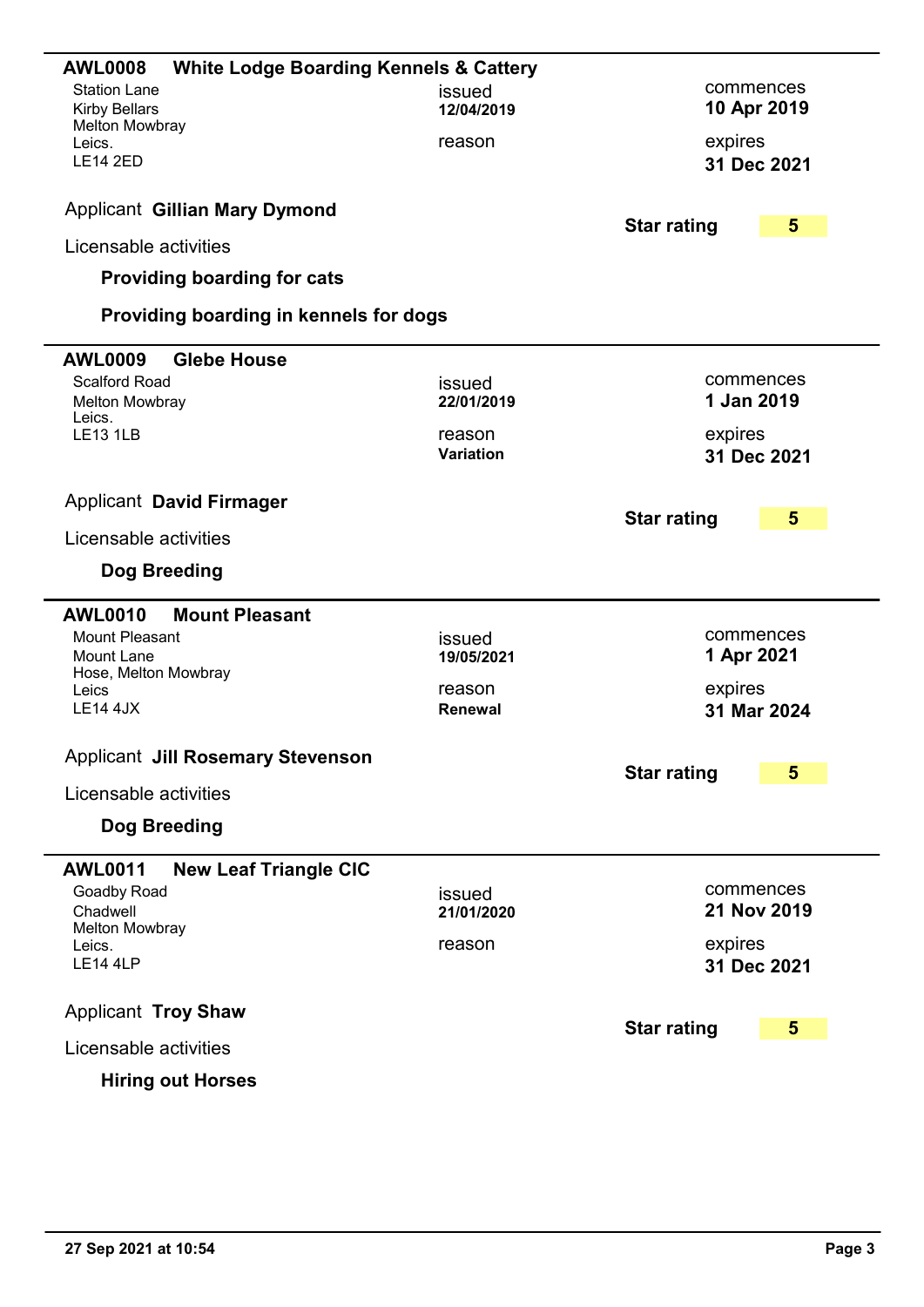| <b>AWL0012</b><br>Maidenhead Aquatics @ Rutland            |                            |                          |   |
|------------------------------------------------------------|----------------------------|--------------------------|---|
| <b>Gates Nurseries</b><br>Somerby Road<br>Cold Overton     | issued<br>23/01/2019       | commences<br>1 Jan 2019  |   |
| Oakham<br><b>LE157QB</b>                                   | reason<br><b>Variation</b> | expires<br>31 Dec 2021   |   |
| <b>Applicant David White</b>                               |                            | <b>Star rating</b>       | 5 |
| Licensable activities                                      |                            |                          |   |
| <b>Selling Animals as Pets</b>                             |                            |                          |   |
| <b>AWL0013</b><br><b>Tiny Paws</b>                         |                            |                          |   |
| 96 Burton Road<br><b>Melton Mowbray</b><br><b>LE13 1DL</b> | issued<br>23/01/2019       | commences<br>1 Jan 2019  |   |
|                                                            | reason<br><b>Variation</b> | expires<br>31 Dec 2021   |   |
| <b>Applicant Sharon Szarvas</b>                            |                            |                          |   |
| Licensable activities                                      |                            | <b>Star rating</b>       | 5 |
| Providing home boarding for dogs                           |                            |                          |   |
| Providing day care for dogs                                |                            |                          |   |
| <b>AWL0015</b><br><b>Paws 4 Thought</b>                    |                            |                          |   |
| 6 Hawthorn Close<br>Old Dalby<br><b>Melton Mowbray</b>     | issued<br>25/06/2021       | commences<br>28 Apr 2021 |   |
| <b>LE14 3LN</b>                                            | reason<br><b>Renewal</b>   | expires<br>27 Apr 2023   |   |
| <b>Applicant Martin Wills</b>                              |                            |                          |   |
| Licensable activities                                      |                            | <b>Star rating</b>       | 4 |
| Providing home boarding for dogs                           |                            |                          |   |
| <b>AWL0016</b><br><b>Laxton Kennels</b>                    |                            |                          |   |
| <b>Station Road</b><br>Whissendine<br>Oakham               | issued<br>20/05/2021       | commences<br>1 Apr 2021  |   |
| Rutland<br><b>LE157HH</b>                                  | reason<br>Renewal          | expires<br>31 Mar 2024   |   |
| <b>Applicant Rebecca Bonney</b>                            |                            | <b>Star rating</b>       | 5 |
| Licensable activities                                      |                            |                          |   |
| <b>Providing boarding for cats</b>                         |                            |                          |   |
| Providing boarding in kennels for dogs                     |                            |                          |   |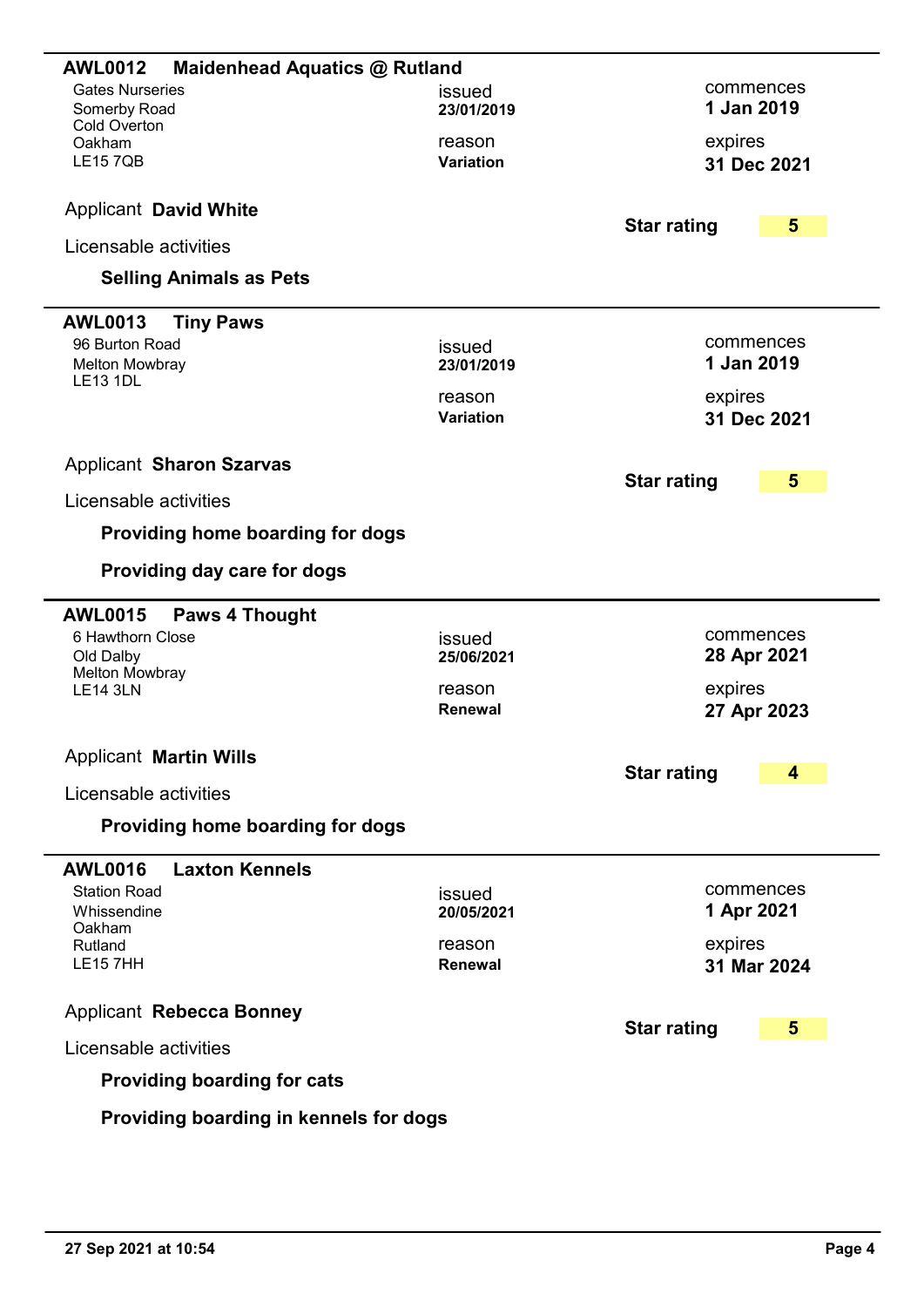| <b>Kangas Walks</b><br><b>AWL0017</b>                               |                      |                                      |
|---------------------------------------------------------------------|----------------------|--------------------------------------|
| 42 Horsefield View                                                  | issued               | commences                            |
| <b>Melton Mowbray</b><br><b>LE13 0TF</b>                            | 20/05/2021           | 22 Apr 2021                          |
|                                                                     | reason               | expires                              |
|                                                                     |                      | 21 Apr 2024                          |
| <b>Applicant Sharon Barber</b>                                      |                      | <b>Star rating</b><br>5              |
| Licensable activities                                               |                      |                                      |
| Providing home boarding for dogs                                    |                      |                                      |
| <b>AWL0018</b><br>Pets at Home Ltd.                                 |                      |                                      |
| Unit 3                                                              | issued               | commences                            |
| 31 Scalford Road<br><b>Melton Mowbray</b>                           | 08/02/2019           | 1 Jan 2019                           |
| Leics.                                                              | reason               | expires                              |
| <b>LE13 1JY</b>                                                     |                      | 31 Dec 2021                          |
| <b>Applicant Store Manager</b>                                      |                      | 5<br><b>Star rating</b>              |
| Licensable activities                                               |                      |                                      |
| <b>Selling Animals as Pets</b>                                      |                      |                                      |
| <b>AWL0019</b><br><b>Murrayhill Boarding Kennels</b>                |                      |                                      |
| <b>Station Road</b>                                                 | issued               | commences                            |
| John O Gaunt<br><b>Melton Mowbray</b>                               | 05/02/2019           | 1 Jan 2019                           |
| Leics.<br><b>LE14 2RE</b>                                           | reason<br>Variation  | expires                              |
|                                                                     |                      | 31 Dec 2021                          |
| <b>Applicant Robert Frederick Buckton</b>                           |                      |                                      |
| Licensable activities                                               |                      | 5<br><b>Star rating</b>              |
| Providing boarding in kennels for dogs                              |                      |                                      |
|                                                                     |                      |                                      |
| <b>AWL0020</b><br><b>Buena Vista Boarding Kennels &amp; Cattery</b> |                      |                                      |
| Leicester Road<br>Frisby on the Wreake                              | issued<br>24/06/2021 | commences<br>1 Apr 2021              |
| <b>Melton Mowbray</b>                                               |                      |                                      |
| Leics.<br><b>LE14 2PE</b>                                           | reason<br>Renewal    | expires<br>31 Mar 2022               |
|                                                                     |                      |                                      |
| <b>Applicant Phillip Clifford Voyce</b>                             |                      |                                      |
| Licensable activities                                               |                      | <b>Star rating</b><br>$\overline{2}$ |
| <b>Providing boarding for cats</b>                                  |                      |                                      |
| Providing boarding in kennels for dogs                              |                      |                                      |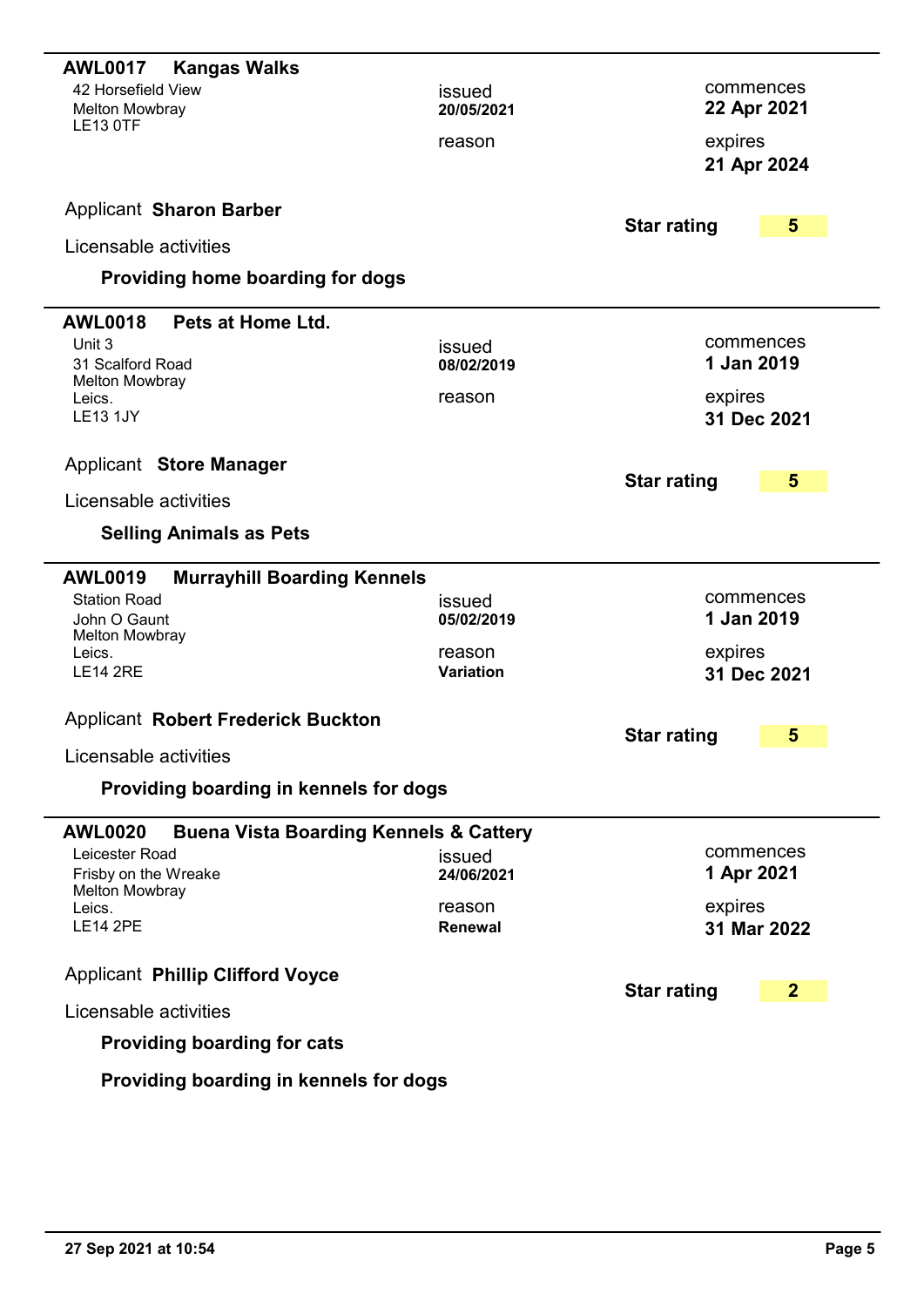| <b>Old Station Kennels</b><br><b>AWL0022</b>                            |                      |                         |
|-------------------------------------------------------------------------|----------------------|-------------------------|
| <b>Station Road</b>                                                     | issued               | commences               |
| Waltham on the Wolds                                                    | 05/02/2019           | 1 Jan 2019              |
| <b>Melton Mowbray</b>                                                   |                      |                         |
| Leics                                                                   | reason               | expires                 |
| <b>LE14 4AR</b>                                                         | <b>Variation</b>     | 31 Dec 2021             |
|                                                                         |                      |                         |
| <b>Applicant Daniel John Higgs</b>                                      | <b>Star rating</b>   | 5                       |
| Licensable activities                                                   |                      |                         |
| Providing boarding in kennels for dogs                                  |                      |                         |
|                                                                         |                      |                         |
| <b>AWL0023</b><br><b>Uplands Farm Boarding Kennels &amp; Cattery</b>    |                      |                         |
| Six Hills Road                                                          | issued               | commences               |
| Wartnaby                                                                | 25/06/2021           | 1 Apr 2021              |
| <b>Melton Mowbray</b><br>Leics                                          | reason               | expires                 |
| <b>LE14 3JQ</b>                                                         | <b>Renewal</b>       | 31 Mar 2023             |
|                                                                         |                      |                         |
| <b>Applicant Julie Riggall</b>                                          |                      |                         |
|                                                                         | <b>Star rating</b>   | $\mathbf{3}$            |
| Licensable activities                                                   |                      |                         |
| <b>Providing boarding for cats</b>                                      |                      |                         |
|                                                                         |                      |                         |
|                                                                         |                      |                         |
| Providing boarding in kennels for dogs                                  |                      |                         |
|                                                                         |                      |                         |
| <b>AWL0024</b><br><b>Ironstone Farm Riding School</b><br>Ironstone Farm |                      | commences               |
| Holwell                                                                 | issued<br>06/02/2019 | 1 Jan 2019              |
| <b>Melton Mowbray</b>                                                   |                      |                         |
| Leics                                                                   | reason               | expires                 |
| <b>LE14 4SU</b>                                                         | <b>Variation</b>     | 31 Dec 2021             |
|                                                                         |                      |                         |
| <b>Applicant Keiley Ann Spencer</b>                                     | <b>Star rating</b>   | 5                       |
| Licensable activities                                                   |                      |                         |
| <b>Hiring out Horses</b>                                                |                      |                         |
|                                                                         |                      |                         |
| <b>AWL0025</b><br><b>Pet Stay</b>                                       |                      |                         |
| 20 Hall Orchard Lane                                                    | issued<br>06/02/2019 | commences<br>1 Jan 2019 |
| Frisby on the Wreake<br><b>LE14 2NH</b>                                 |                      |                         |
|                                                                         | reason               | expires                 |
|                                                                         | Variation            | 31 Dec 2021             |
| <b>Applicant Carol Eileen Glover</b>                                    |                      |                         |
| Licensable activities                                                   | <b>Star rating</b>   | 5                       |

## Providing home boarding for dogs

۰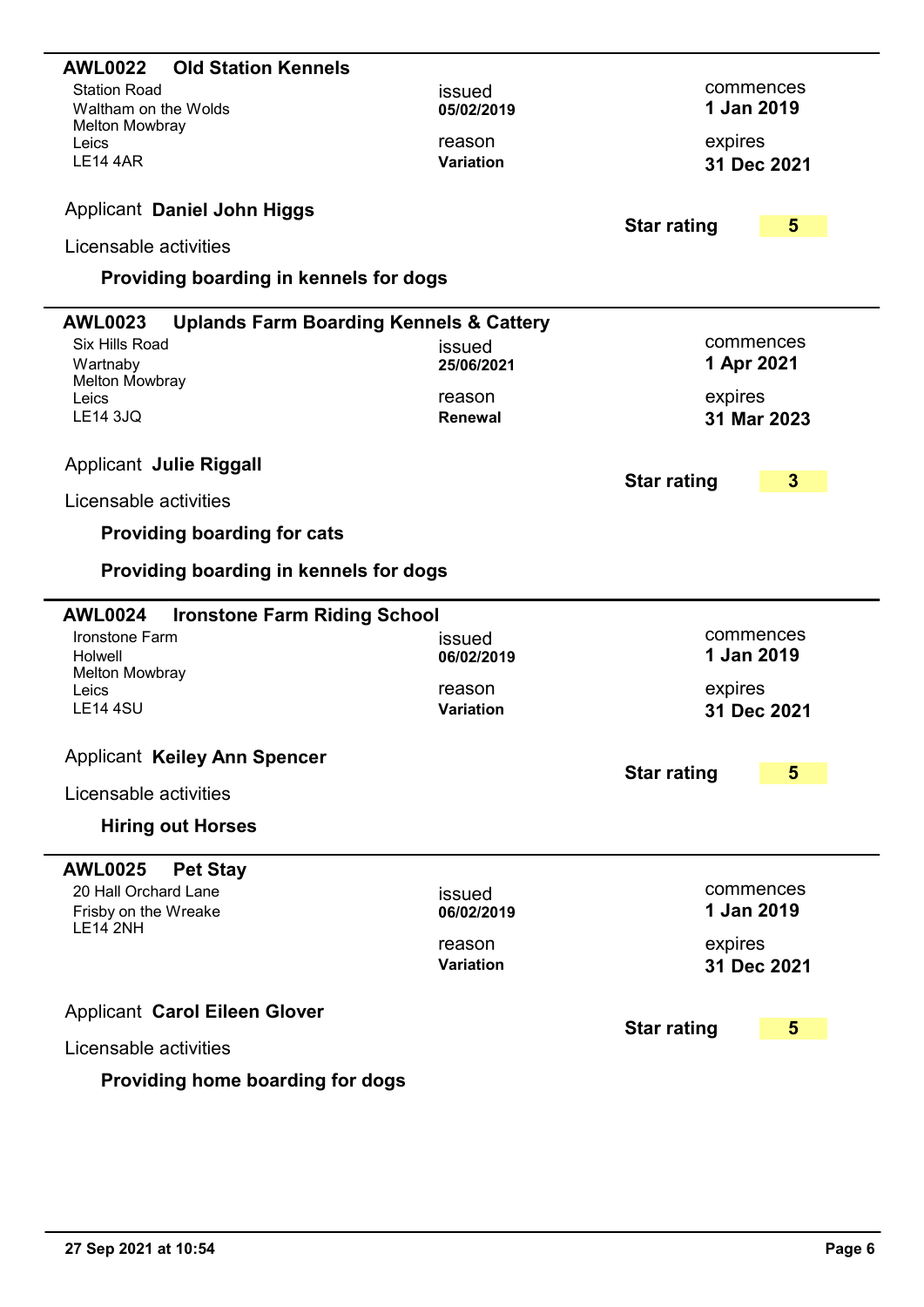| <b>Rainbow Horses Learning Centre CIC</b><br><b>AWL0027</b> |                  |                                        |
|-------------------------------------------------------------|------------------|----------------------------------------|
| Field 1615, Langar Lane                                     | issued           | commences                              |
| Harby<br><b>Melton Mowbray</b>                              | 10/06/2021       | 1 Apr 2021                             |
| <b>LE14 4BL</b>                                             | reason           | expires                                |
|                                                             | Renewal          | 31 Mar 2023                            |
|                                                             |                  |                                        |
| <b>Applicant Sue Coombes</b>                                |                  | <b>Star rating</b><br>$\boldsymbol{3}$ |
| Licensable activities                                       |                  |                                        |
| <b>Hiring out Horses</b>                                    |                  |                                        |
| <b>AWL0028</b><br><b>Brooksby Equestrian Centre</b>         |                  |                                        |
| <b>Brooksby Melton College</b>                              | issued           | commences                              |
| Hoby Road, Brooksby<br><b>Melton Mowbray</b>                | 23/09/2021       | 17 Sep 2021                            |
| <b>LE14 2LJ</b>                                             | reason           | expires                                |
|                                                             |                  | 31 Dec 2021                            |
|                                                             |                  |                                        |
| <b>Applicant Melissa Fricker</b>                            |                  | 5<br><b>Star rating</b>                |
| Licensable activities                                       |                  |                                        |
| <b>Hiring out Horses</b>                                    |                  |                                        |
| <b>AWL0029</b><br><b>Serendipity Kennels</b>                |                  |                                        |
| Greengage Tree Farm                                         | issued           | commences                              |
| <b>Eastwell Road</b><br>Goadby Marwood                      | 12/02/2019       | 1 Jan 2019                             |
| Melton Mowbray                                              | reason           | expires                                |
| <b>LE14 4ES</b>                                             | <b>Variation</b> | 31 Dec 2021                            |
| <b>Applicant Simon Stubbs</b>                               |                  |                                        |
|                                                             |                  | 5<br><b>Star rating</b>                |
| Licensable activities                                       |                  |                                        |
| Dog Breeding                                                |                  |                                        |
| <b>Roxali Retrievers</b><br><b>AWL0031</b>                  |                  |                                        |
| 37 Klondyke Way                                             | issued           | commences                              |
| Asfordby<br><b>Melton Mowbray</b>                           | 15/05/2019       | 1 Apr 2019                             |
| <b>LE14 3TN</b>                                             | reason           | expires                                |
|                                                             | <b>New</b>       | 31 Mar 2022                            |
| <b>Applicant Christine Alison Stanfield</b>                 |                  |                                        |
| Licensable activities                                       |                  | <b>Star rating</b><br>5                |
| Dog Breeding                                                |                  |                                        |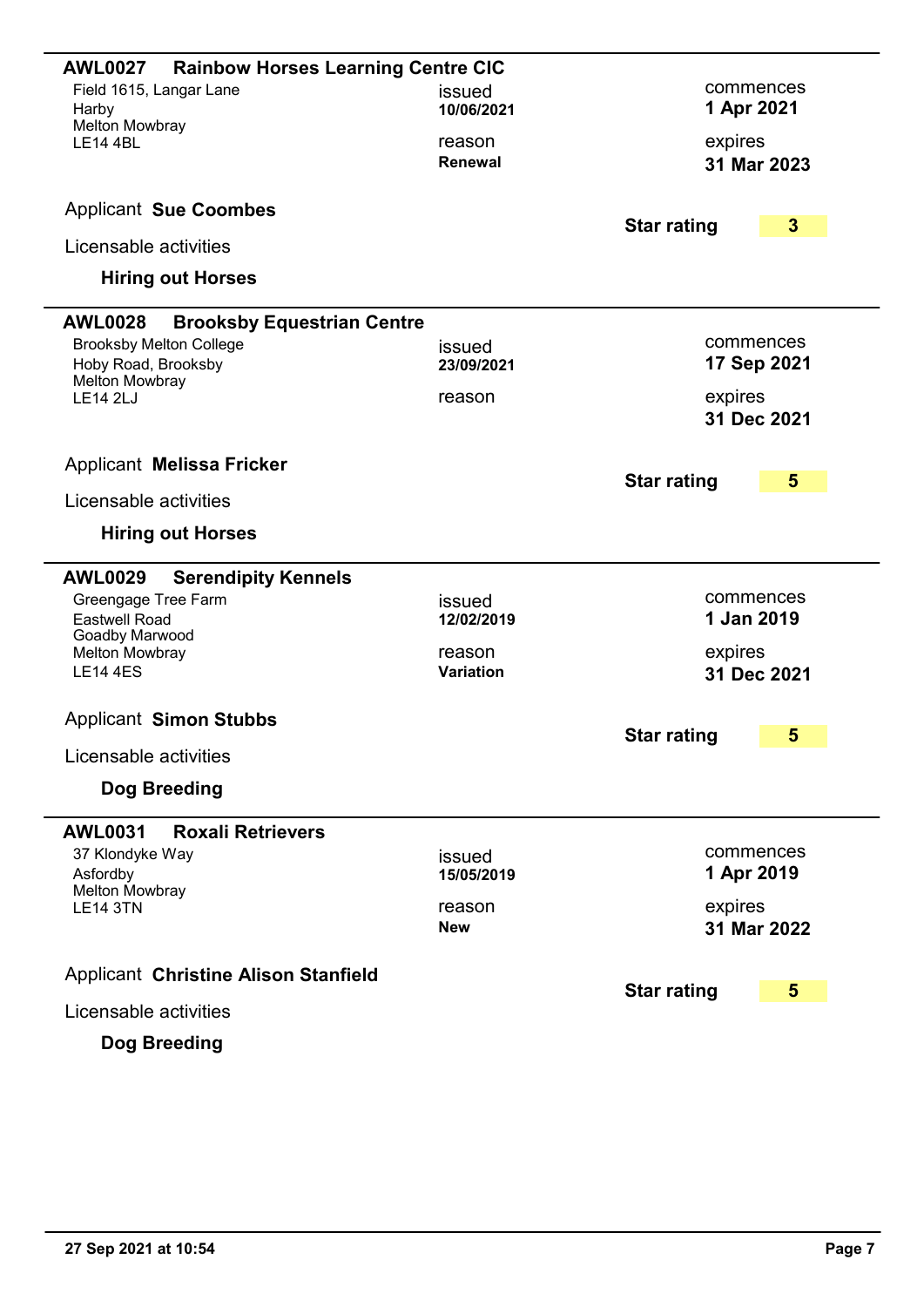| <b>20 Granby Drive</b><br><b>AWL0033</b>    |                          |                          |
|---------------------------------------------|--------------------------|--------------------------|
| <b>Bottesford</b>                           | issued                   | commences                |
| Nottingham<br><b>NG13 0BT</b>               | 12/03/2021               | 28 Jan 2021              |
|                                             | reason                   | expires                  |
|                                             | <b>New</b>               | 27 Jan 2023              |
| <b>Applicant Elaine Cussans</b>             |                          | <b>Star rating</b><br>4  |
| Licensable activities                       |                          |                          |
| Dog Breeding                                |                          |                          |
| <b>AWL0034</b><br><b>Dexter and Friends</b> |                          |                          |
| 5 Nene Close                                | issued<br>16/09/2020     | commences<br>11 Sep 2020 |
| <b>Melton Mowbray</b><br><b>LE13 0HE</b>    |                          |                          |
|                                             | reason<br>Renewal        | expires<br>10 Sep 2022   |
|                                             |                          |                          |
| <b>Applicant Megan Willetts</b>             |                          | <b>Star rating</b><br>4  |
| Licensable activities                       |                          |                          |
| Providing home boarding for dogs            |                          |                          |
| Providing day care for dogs                 |                          |                          |
| <b>Twinlakes Park</b><br><b>AWL0036</b>     |                          |                          |
| <b>Melton Spinney Road</b>                  | issued                   | commences<br>17 Dec 2018 |
| <b>Melton Mowbray</b><br>Leics              | 24/10/2019               |                          |
| <b>LE14 4SB</b>                             | reason                   | expires<br>16 Dec 2021   |
|                                             |                          |                          |
| <b>Applicant Phillip Bendall</b>            |                          | <b>Star rating</b><br>5  |
| Licensable activities                       |                          |                          |
| <b>Selling Animals as Pets</b>              |                          |                          |
| <b>AWL0037</b><br>For the love of dogs      |                          |                          |
| 8 Towns Lane<br>Goadby Marwood              | issued<br>20/09/2021     | commences<br>25 Jul 2021 |
| <b>Melton Mowbray</b>                       |                          |                          |
| Leics<br><b>LE14 4LL</b>                    | reason<br><b>Renewal</b> | expires<br>24 Jul 2023   |
|                                             |                          |                          |
| <b>Applicant Yvonne Fendell</b>             |                          | <b>Star rating</b><br>4  |
| Licensable activities                       |                          |                          |
| وبالمسموم الممسومات                         |                          |                          |

## Providing home boarding for dogs

 $\overline{\phantom{0}}$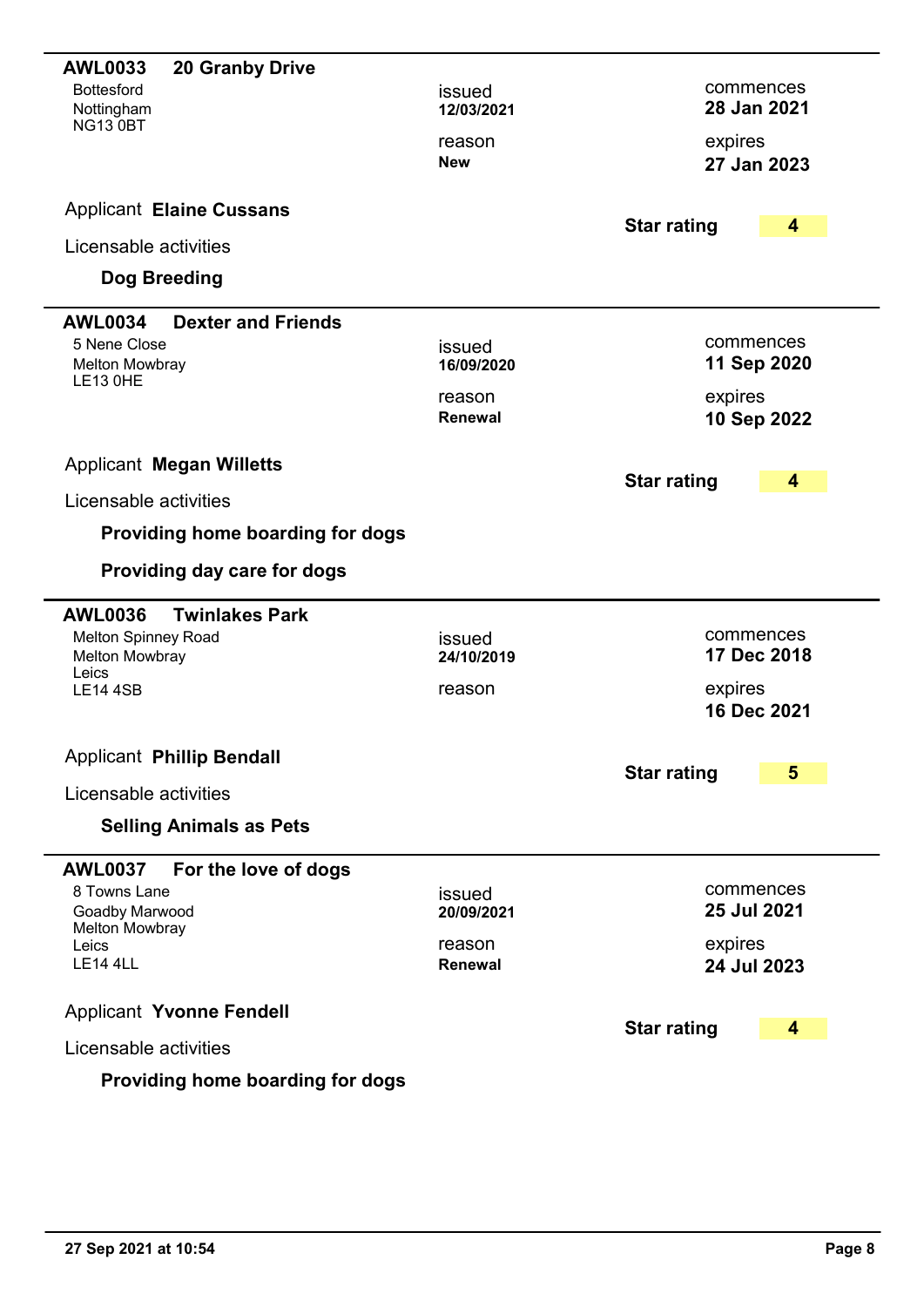| <b>AWL0038</b><br><b>For The Love Of Dogs</b><br>2a Main Street<br>Goadby Marwood<br><b>Melton Mowbray</b><br><b>LE14 4LN</b><br><b>Applicant Charlotte Fendell</b><br>Licensable activities<br>Providing home boarding for dogs | issued<br>22/09/2021<br>reason<br>Renewal        | commences<br>1 Nov 2021<br>expires<br>31 Oct 2022<br>$\overline{2}$<br><b>Star rating</b> |
|----------------------------------------------------------------------------------------------------------------------------------------------------------------------------------------------------------------------------------|--------------------------------------------------|-------------------------------------------------------------------------------------------|
| <b>AWL0039</b><br><b>Love Dogs</b><br>The Dairy, 23 Main Street                                                                                                                                                                  | issued                                           | commences                                                                                 |
| Stonesby<br><b>Melton Mowbray</b><br><b>LE14 4QX</b>                                                                                                                                                                             | 28/11/2019<br>reason<br><b>New</b>               | 28 Oct 2019<br>expires<br>27 Oct 2021                                                     |
| <b>Applicant Luella Major-Armstrong</b>                                                                                                                                                                                          |                                                  | <b>Star rating</b><br>4                                                                   |
| Licensable activities                                                                                                                                                                                                            |                                                  |                                                                                           |
| Providing home boarding for dogs                                                                                                                                                                                                 |                                                  |                                                                                           |
| Providing day care for dogs                                                                                                                                                                                                      |                                                  |                                                                                           |
| <b>AWL0040</b><br><b>Lothian's English Bulls</b><br>Saxelby Lodge Farm<br>Saxelby Road<br><b>Melton Mowbray</b><br><b>LE14 3NA</b>                                                                                               | issued<br>20/04/2021<br>reason<br><b>Renewal</b> | commences<br>18 Mar 2021<br>expires<br>17 Mar 2022                                        |
| <b>Applicant Mark Lothian</b><br>Licensable activities<br>Dog Breeding                                                                                                                                                           |                                                  | <b>Star rating</b><br>1                                                                   |
|                                                                                                                                                                                                                                  |                                                  |                                                                                           |
| <b>AWL0043</b><br><b>Decoy Cottage</b><br>Sawgate Lane<br>Stapleford<br><b>Melton Mowbray</b><br>Leicestershire<br><b>LE14 2XF</b>                                                                                               | issued<br>12/10/2020<br>reason<br><b>New</b>     | commences<br>10 Sep 2020<br>expires<br>9 Sep 2022                                         |
| <b>Applicant Melinda Brown</b>                                                                                                                                                                                                   |                                                  | 4                                                                                         |
| Licensable activities                                                                                                                                                                                                            |                                                  | <b>Star rating</b>                                                                        |
| Dog Breeding                                                                                                                                                                                                                     |                                                  |                                                                                           |

-